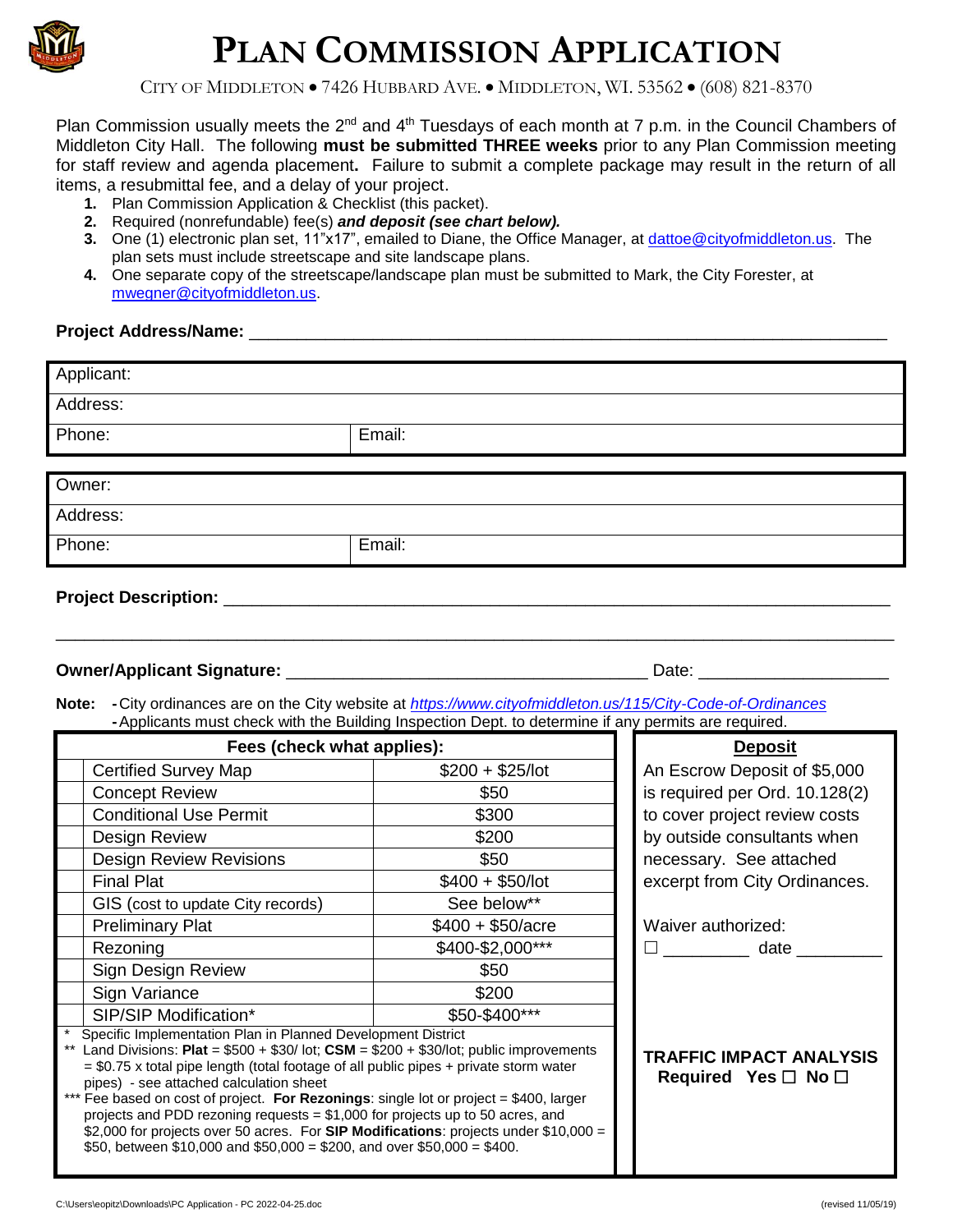### **CITY OF MIDDLETON ESCROW DEPOSIT & GIS FEE**

Section 10.128(2) **Escrow Deposits** of the City of Middleton Code of Ordinances is hereby created to read as follows:

(a) In addition to the fees specified in sub (1), applicants for all **Rezonings, Conditional Use Permits, Design Review and Specific Implementation Plan Modifications** shall be responsible to pay the actual cost of review of the application by outside consultants hired by the City including but not limited to, Federal, State or County Departments and Madison Metropolitan Sewerage District, Attorneys, Engineers or Planners. Upon application, the applicant **shall deposit \$5,000** to be held in escrow upon which the City shall draw to pay for said costs as they are incurred during the course of reviewing the application. Itemized statements reflecting the amounts drawn from the deposit shall be sent to the applicant each month. In the event that the escrow deposit has been drawn down to twenty-five percent (25%) of the required amount, the applicant shall replenish the escrow deposit to its original amount. If any funds remain in the escrow deposit following final determination of the application, such remaining funds shall be returned to the applicant within sixty (60) days of the determination together with an accounting of the deposits and draws on the escrow.

(b) Applicants may obtain a pre-application waiver of the required escrow deposit from the City Administrator if in the City Administrator's sole discretion he/she determines that no consultant review will be required. Said waiver shall not preclude the City Administrator from employing an outside consultant, charging the costs of any consultant review to the applicant or requiring an escrow deposit at any time after application.

Similar language pertaining to **Land Divisions** appears in Section 19.04(7)(c).

**THIS DEPOSIT WILL BE DUE ONE WEEK PRIOR TO THE PLAN COMMISSION MEETING WHERE THIS ITEM WILL BE DISCUSSED, UNLESS THE DEPOSIT HAS BEEN WAIVED BY THE CITY ADMINISTRATOR OR HIS DESIGNEE. IF A WAIVER IS GRANTED, THE APPLICANT WILL BE NOTIFIED BEFORE THE SUBMITTAL DEADLINE. FAILURE TO PAY THIS DEPOSIT MAY RESULT IN THE RETURN OF ALL ITEMS, A RESUBMITTAL FEE, AND A DELAY OF YOUR PROJECT.**

#### **Fee Schedule under Section 3.12 relating to Fees for Updating of Geographical Information System (GIS) Records**

**\_\_\_\_\_\_\_\_\_\_\_\_\_\_\_\_\_\_\_\_\_\_\_\_\_\_\_\_\_\_\_\_\_\_\_\_\_\_\_\_\_\_\_\_\_\_\_\_\_\_\_\_\_\_\_\_\_\_\_\_\_\_\_\_\_\_\_\_\_\_\_\_\_\_\_\_\_\_\_\_\_\_\_\_\_\_\_\_\_\_**

| Procedure for Dividing Land $19.04(7)(b)$ | Fees to defray administrative expenses -<br>GIS and records update, Plats                  | $$500 + $30/lot$                                                                                                     |
|-------------------------------------------|--------------------------------------------------------------------------------------------|----------------------------------------------------------------------------------------------------------------------|
| Procedure for Dividing Land $19.04(7)(b)$ | Fees to defray administrative expenses -<br>GIS and records update, CSM                    | $$200 + $30/lot$                                                                                                     |
| Procedure for Dividing Land $19.04(7)(b)$ | Fees to defray administrative expenses -<br>GIS and records update, Public<br>Improvements | \$0.75 x total pipe<br>length (i.e., total<br>footage of all public<br>$Pipes + private storm$<br>Water conveyances) |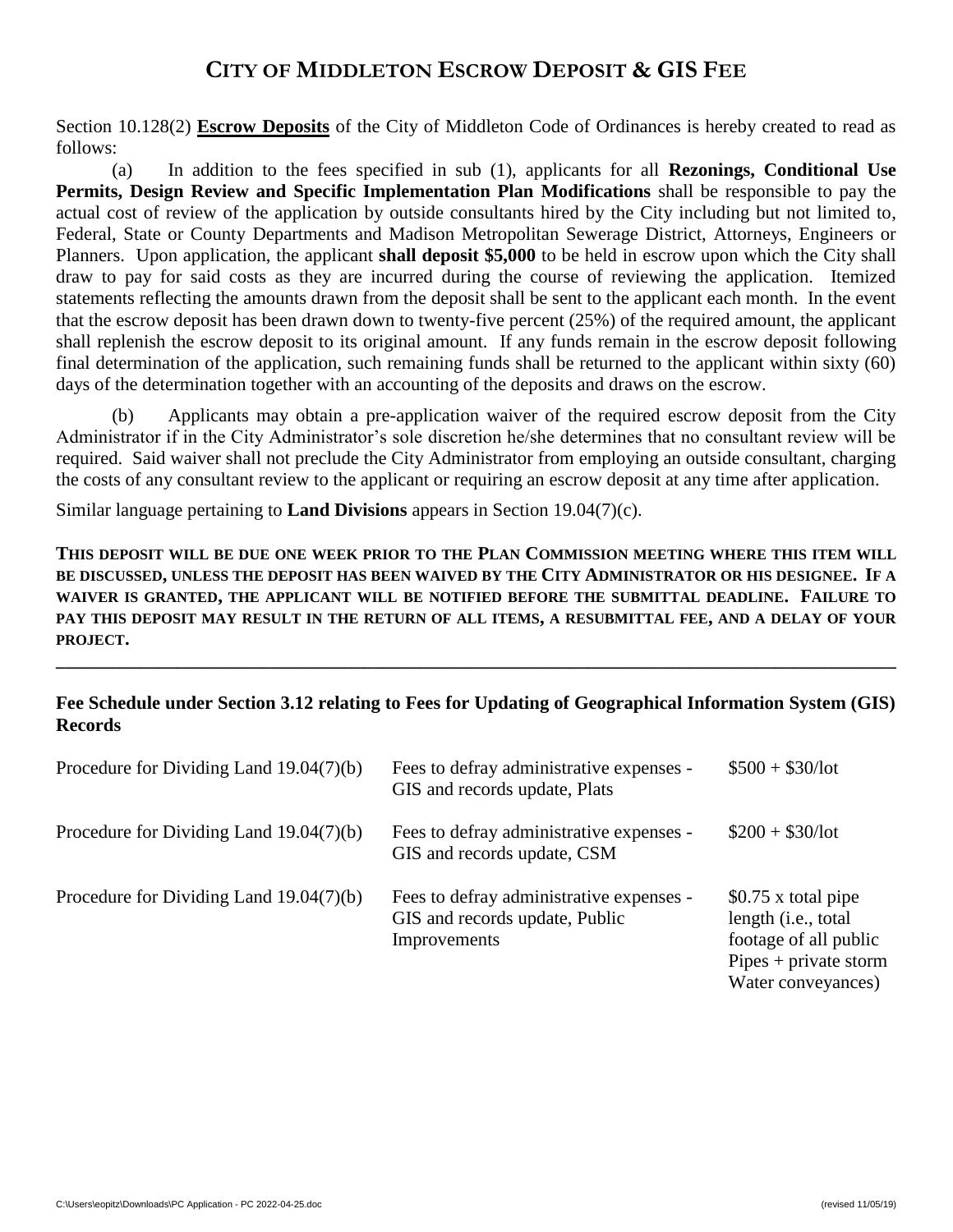## **CITY OF MIDDLETON PLAN SUBMITTAL CHECKLIST**

| Project Name:    | Builder/Developer: |
|------------------|--------------------|
| Project Address: | Phone:             |

**Note:** Include on the plan sheets each applicable item listed below with all formal plan submittals. All spaces should be checked, or marked "N/A" if the item does not apply. Please submit this checklist with your application. **Staff will reject any application they deem incomplete.**

- 1. Show the planned improvements in the context of the surrounding properties and include existing buildings and driveways on **all** adjoining properties.
- 2. Show existing and proposed contours at an interval (minimum 1') suitable to the topography and project. Contours should extend a minimum of 20' beyond property lines and nearby berms and swales and at least to the backs of curbs.
- 3. Show square footage (area) of:
	- \_\_ a. Lot or parcel
	- \_\_ b. Existing impervious surface
	- \_\_ c. Proposed total impervious (existing plus current proposal)
	- d. Existing building
	- \_\_ e. Proposed total building (existing plus current proposal)
	- \_\_ f. Existing parking and pavement
	- g. Proposed total parking and pavement (existing plus current proposal)
- 4. Show all relevant dimensions including:
	- \_\_ a. Buildings
	- \_\_ b. Setbacks to buildings and other improvements.
	- \_\_ c. Parking stalls
	- \_\_ d. Driveway widths
	- e. Parking lot aisles, turnarounds, turning radii, etc.
	- \_\_ f. Distance from driveway to street corner if less than 200'
	- g. Sidewalk, walkway and handicap ramp widths and locations with respect to street and right-of-way
	- h. Widths of abutting R.O.W.'s, roadways, and terraces.
- 5. Show dimensions and bearings of property lines.
- \_\_ 6. Show North Arrow and scale of drawing.
- \_\_ 7. Show **City** bench mark location and elevation to NGS datum.
- 8. Label all existing and proposed surface materials (grass, bituminous, concrete, etc.)
- \_\_ 9. Show total number of required and proposed parking stalls.
- 10. Show handicap parking stall and ramp locations.
- 11. Show up or down arrows on loading or other ramps.
- 12. Show existing, proposed, & adjoining driveway approaches.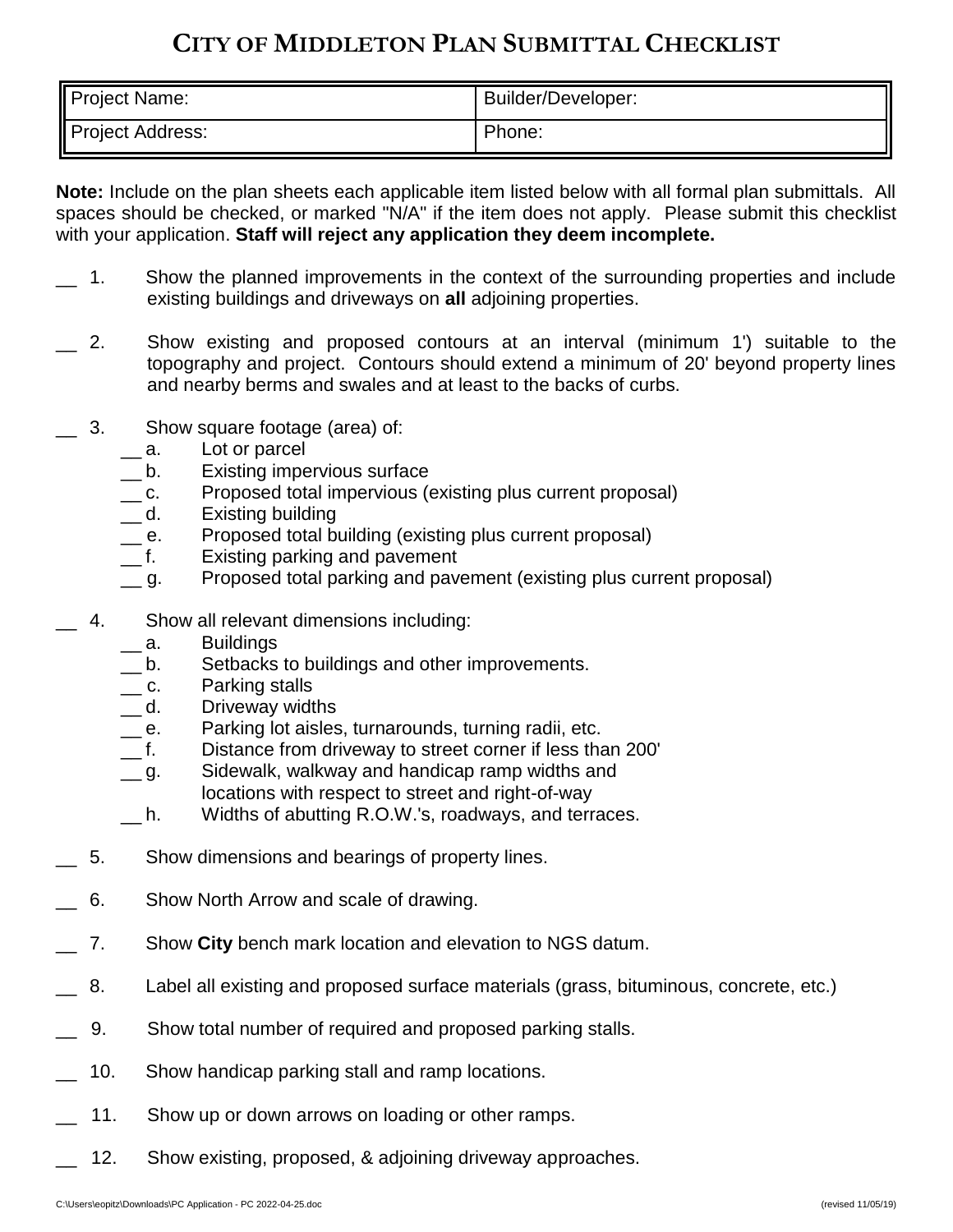- 13. Show removal and replacement to City Specifications of concrete curb and gutter for all new curb cuts or as otherwise required.
- 14. Show rim and invert elevations of all drainage structures.
- 15. Show location and screening of refuse and recycling containers.
- 16. Design surface drainage to bypass refuse and recycling containers.
- 17. Indicate proposed direction of roof drainage and show on grading plan the location of all roof gutter downspouts.
- 18. Show all existing and proposed public and private utility locations on and adjacent to site.
- 19. Show location of nearest existing City of Middleton fire hydrants and proposed City and private fire hydrants.
- 20. Show proposed lighting for site including location, pole height, luminaire type and manufacturer's specifications.
- 21. Provide drawings of proposed building with elevation views showing proposed materials and colors.
- 22. Include elevation view of rooftop mechanicals and required screening design, materials, and colors.
- 23. Include statement of historical landmark designation status.
- 24. Include name of designer, P.E. stamp and signature on final plans.
- 25. Include Erosion Control Plan. Include note on plan stating: "Additional erosion control measures will be installed as needed."
- 26. Include Landscape Plan. See separate checklist for landscape plan requirements.

| <b>Staff Contacts</b>                                                                                             |                                                    |                                  |  |
|-------------------------------------------------------------------------------------------------------------------|----------------------------------------------------|----------------------------------|--|
| <b>Abby Attoun, AICP</b>                                                                                          | <b>Mark Opitz</b>                                  | Daphne Xu, AICP                  |  |
| <b>Planning &amp; Community</b><br><b>Development Director</b>                                                    | <b>City Planner</b><br><b>Zoning Administrator</b> | <b>Associate Planner</b>         |  |
| (608) 821-8343                                                                                                    | (608) 821-8394                                     | (608) 821-8377                   |  |
| Email:<br>attoun@cityofmiddleton.us                                                                               | Email:<br>mopitz@cityofmiddleton.us                | Email:<br>dxu@cityofmiddleton.us |  |
| Diane Attoe: Office Manager, Public Works Department<br>Phone: (608) 821-8370<br>Email: dattoe@cityofmiddleton.us |                                                    |                                  |  |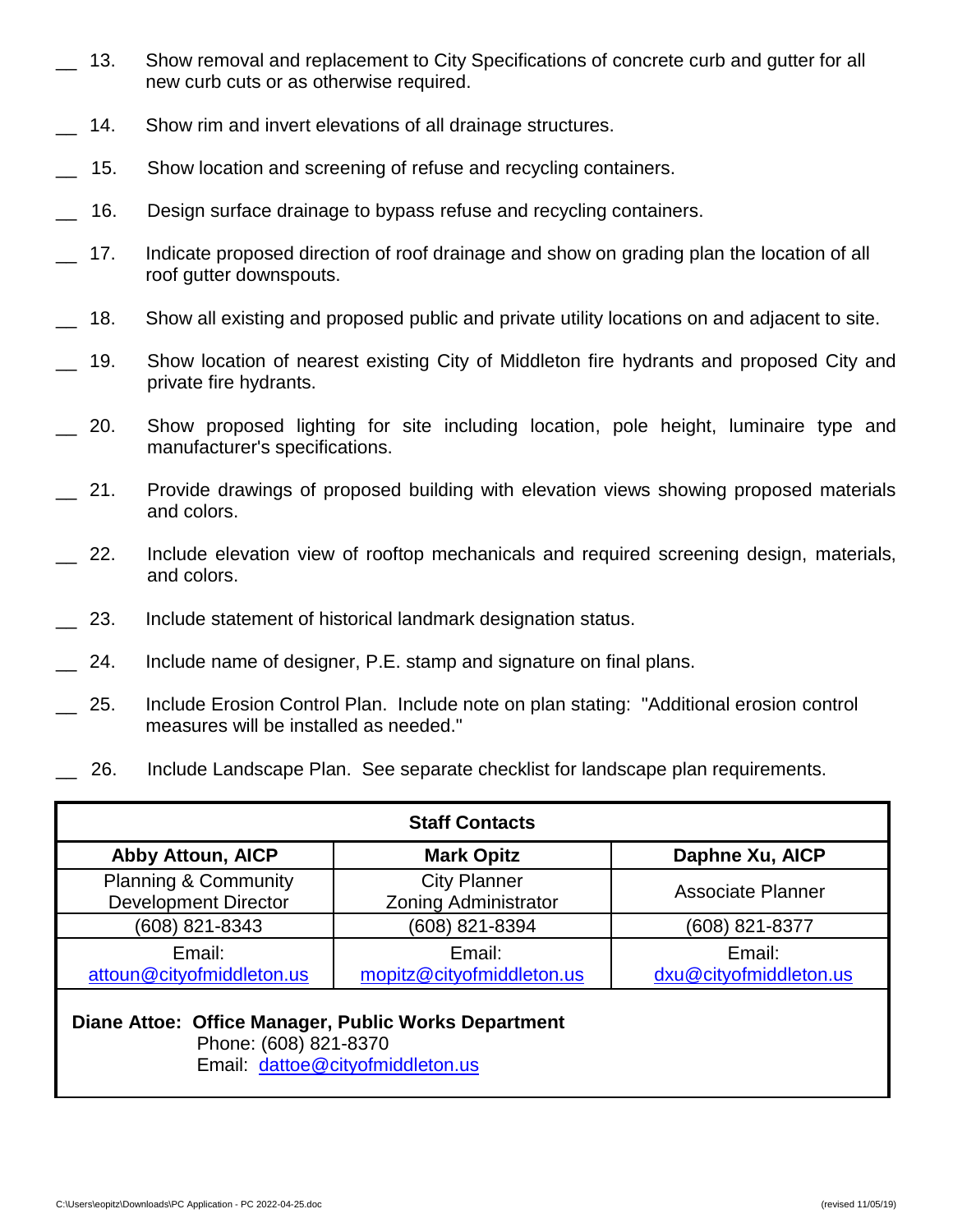## **LANDSCAPE PLAN SUBMITTAL CHECKLIST**

**Note:** Please include each applicable item listed below with all formal plan submittals. All spaces should be checked or marked "N/A" if the item does not apply.

- 1. Show existing and proposed contours at an interval (minimum 1') suitable to the topography and project. Contours should extend a minimum of 20' beyond property lines and nearby berms and swales at least to the backs of curbs
- 2. Show number of required:
	- \_\_ a. Parking stalls
	- \_\_ b. Landscaping points and size of landscaping elements
	- \_\_ c. Additional canopy trees
- 3. Show total number of provided:
	- a. Parking stalls
	- \_\_ b. Landscaping points and size of landscaping elements
	- \_ c. Additional canopy trees
- 4. Show North Arrow and scale of drawing.
- \_\_ 5. Include name of designer on final plans.
- \_\_ 6. Show existing/proposed hydrants, sanitary laterals, water services, light poles, power poles, and other significant topographic features in landscaped areas.
- 7. Show all relevant dimensions.